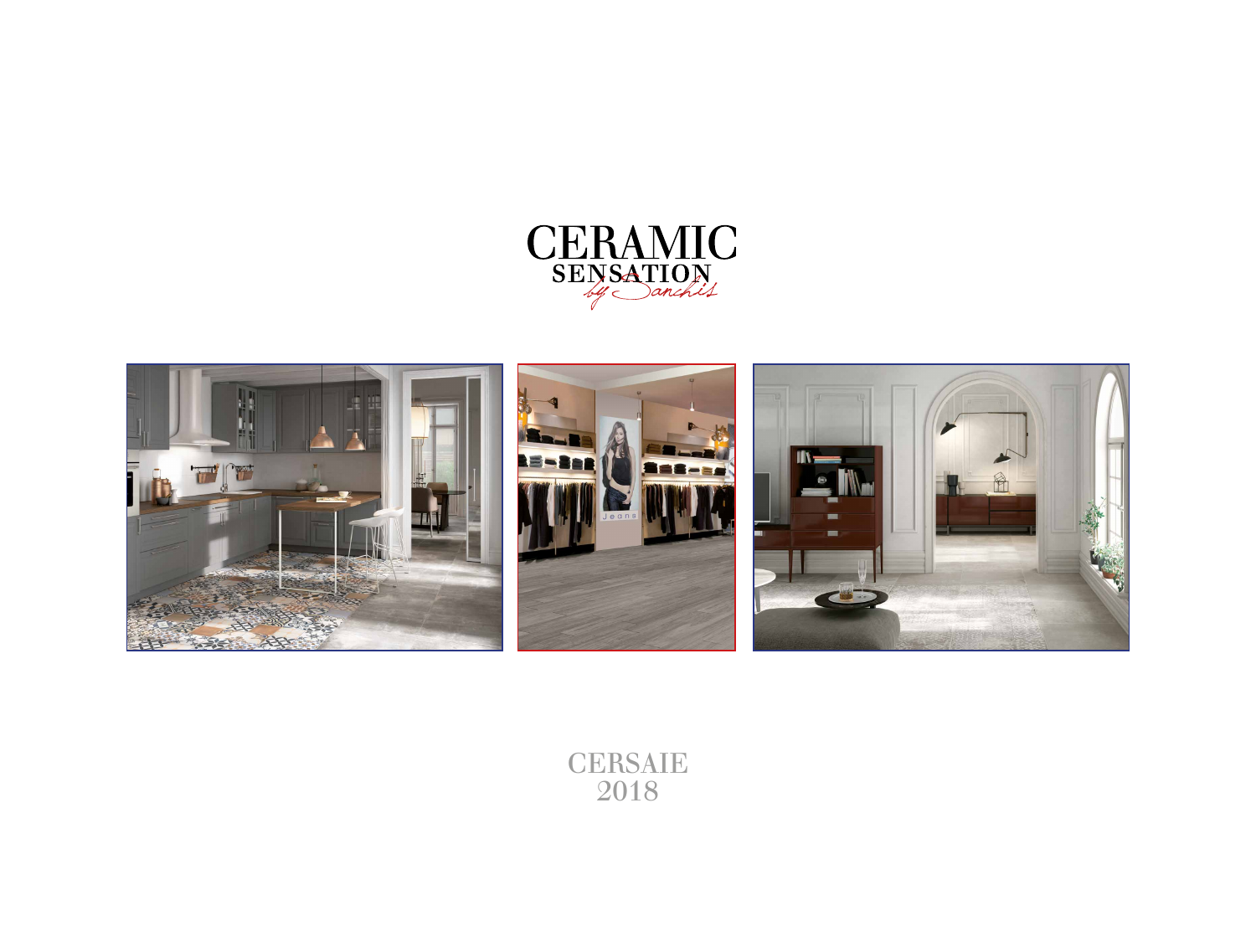

#### LIVEWOOD = 22,5x90 cm · 9"x36"

PORCELÁNICO / PORCELAIN / GRÈS CÉRAME / FEINSTEINZEUG





## $\boxed{\mathbb{P}}$   $\boxed{\blacksquare}$  EPOQUE = 60x60 cm · 24"x24"

Livewood White T-25 22,5x90 cm



PORCELÁNICO / PORCELAIN / GRÈS CÉRAME / FEINSTEINZEUG



60x60 cm

Boat Perla T-31

60x60 cm

PRE

Livewood Grey T-25 22,5x90 cm





Livewood Honey T-25 22,5x90 cm







#### OLDKER · 60x60 cm · 24"x24"

PORCELÁNICO / PORCELAIN / GRÈS CÉRAME / FEINSTEINZEUG



Oldker Multicolor T-32 60x60 cm

# PRE

| <b>FORMATO</b><br>SIZE / FORMAT / FORMAT | CAJAS / BOXES / BOITES / KARTON |                      |                      | PALET / PALLET    |                            |                  |
|------------------------------------------|---------------------------------|----------------------|----------------------|-------------------|----------------------------|------------------|
| Medidas en cm                            | Kg / CAJA *                     | m <sup>2</sup> /CAJA | PZAS/<br><b>CAJA</b> | CAJAS /<br>PALLET | Kq/<br>PALLET <sup>*</sup> | $m2$ /<br>PALLET |
| 60x60 cm. PORCELÁNICO / 24" x 24"        | 29.884                          | 1.08                 | 3                    | 40                | 1.195.344                  | 43.2             |
| 22,5x90 cm. PORCELÁNICO / 9" x 36"       | 25.272                          | 1.215                | 6                    | 54                | 1.364.688                  | 65,61            |

\* Consultar datos exactos en nuestra página web www.azulevgrupo.com

\* Consult exact information on our website www.azulevgrupo.com

\* Consulter des données précises sur notre site www.azulevgrupo.com

\* Genaue daten können sie auf unsere Webseite www.azulevgrupo.com aufsuchen

### EMBALAJES / PACKING / EMBALLAGE / VERPACKUNG